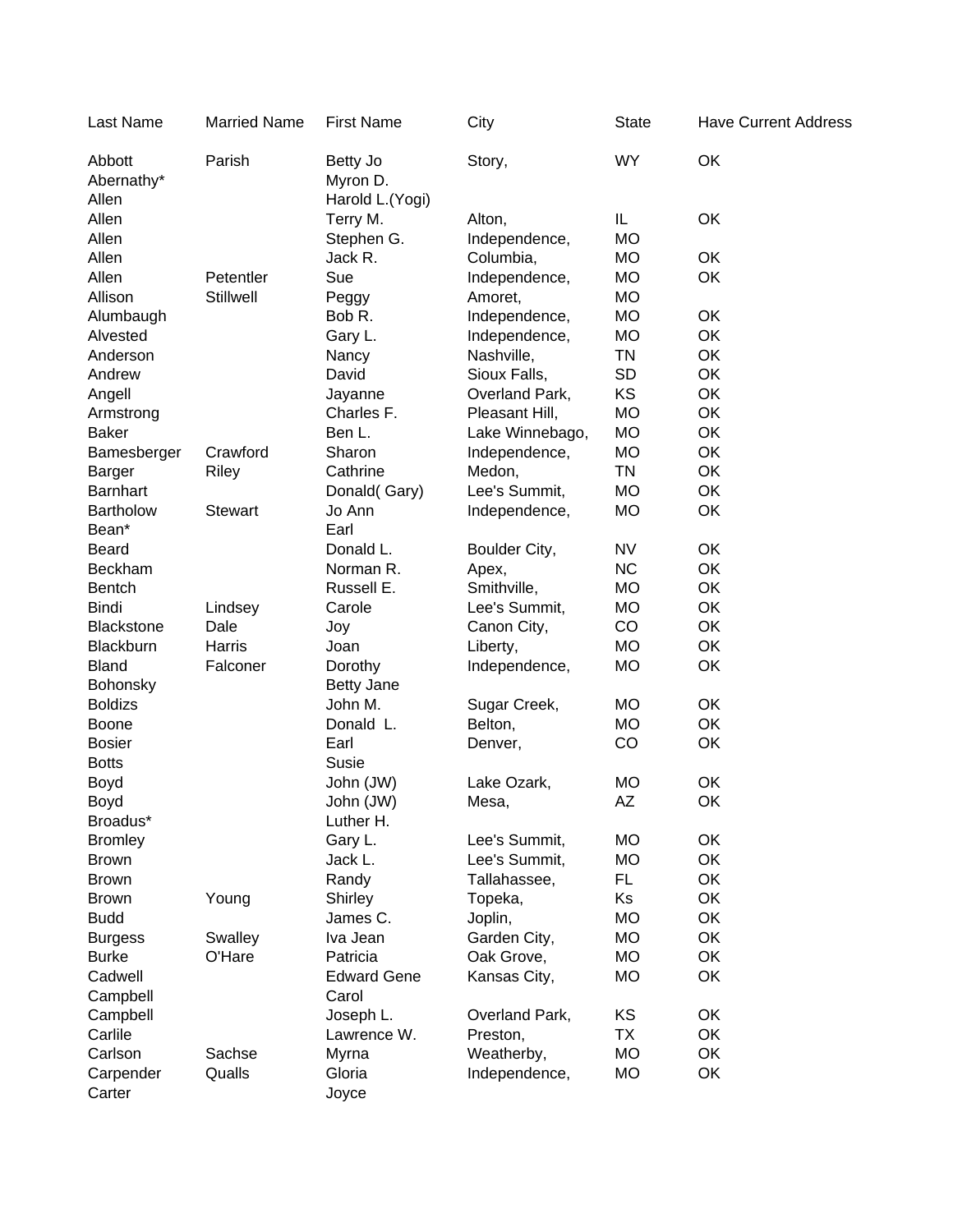| Chambers           |                 | Robert                | Kansas City,     | МO        | OK        |
|--------------------|-----------------|-----------------------|------------------|-----------|-----------|
| Chaney             | Atkinson        | Pattie                | Raytown,         | <b>MO</b> |           |
| Chapman            |                 | Tom Allen             | Rockingham,      | <b>NC</b> | OK        |
| Chapman*           |                 | Dennis L.             |                  |           |           |
| Chapman*           |                 | Terry S.              |                  |           |           |
| Chapman            | Green           | Nancy                 | Tucker,          | <b>GA</b> | OK        |
| <b>Childers</b>    |                 | Mary Lou              | Independence,    | <b>MO</b> | OK        |
| <b>Chiles</b>      | Dyer            | Shirley               | Lee's Summit,    | <b>MO</b> | OK        |
| Clark              |                 | William R.            | Independence,    | <b>MO</b> | OK        |
| Closson            |                 | James B.              |                  |           |           |
| Coble              | Davenport       | Kay                   | Ring Gold,       | GA,       | OK        |
| Coen*              |                 | <b>Barbara</b>        |                  |           |           |
| Coffman            |                 | Arthur V.             | Hixson,          | <b>TN</b> | OK        |
| Coen               | Cameron         | Carol                 | Independence,    | <b>MO</b> | OK        |
| Constant           | Ewing           | Anne                  | Philidelphia,    | PA        | OK        |
| Conyers            |                 | Chadd                 | Blue Springs,    | <b>MO</b> | OK        |
| Cox, Jr.           |                 | Milton (Ted)          | Blue Springs,    | <b>MO</b> | OK        |
| Crawford           |                 | Gilbert A.            | Universal City,  | <b>TX</b> | OK        |
| Crick              |                 | John E.               | Independence,    | <b>MO</b> | <b>OK</b> |
| Crow               |                 | Lonnie L.             | Lady Lake,       | <b>FL</b> | OK        |
| Crow               | <b>Brown</b>    | Patricia              |                  |           |           |
| Cunningham*        |                 | Donald W.             |                  |           |           |
| Darling            | Hanson          | Loretta               | Independence,    | <b>MO</b> | <b>OK</b> |
| Davenport          |                 | Russell               | Ringgold,        | GA        | OK        |
| Davis*             |                 | Gertrude              |                  |           |           |
| Davis              |                 | Carol                 | Blue Springs,    | МO        | OK        |
| Davis              | Rogers<br>Zabel |                       | Lee's Summit,    | <b>MO</b> | OK        |
|                    |                 | Cheryl E.<br>Keith W. | Wheatland,       | <b>MO</b> | OK        |
| Day                |                 | Ed                    |                  | <b>MO</b> | OK        |
| DeTray             | Minor           |                       | Independence,    |           | <b>OK</b> |
| Digby<br>Dinwiddie |                 | Judith                | Liberty,         | <b>MO</b> |           |
|                    | <b>Ellis</b>    | Imogene<br>Howard L.  |                  |           |           |
| Doctor             |                 |                       | Lee's Summit,    | МO        | OK        |
| Doig               |                 | Marilyn               | Ft. Collins,     | CO        | OK        |
| Doig*              |                 | Margie                |                  |           |           |
| Douglas            |                 | Larry D.              | Lenexa,          | KS        | OK        |
| Dowell             |                 | Jerry                 | Independence,    | <b>MO</b> | OK        |
| Dugger             |                 | Donald                | New Port Richey, | FL        | OK        |
| Durbin             |                 | Charles D.            | Independence,    | <b>MO</b> | OK        |
| Dyer               |                 | Joseph                |                  |           |           |
| Dyer               |                 | Alice                 | San Diego,       | CA        | OK        |
| Dyer               |                 | Joseph E.             | Lee's Summit,    | <b>MO</b> | OK        |
| Edwards            | Ciocca          | Faye                  |                  |           |           |
| Elder              | Lally           | Sylvia                | Marshall,        | MO        | OK        |
| Elledge            | Cavin           | Carol                 | Independence,    | MO        | OK        |
| Elliott            | Lake            | Patricia              | Oak Grove,       | MO        | OK        |
| Fadler             |                 | Allin                 | Franklin,        | TN        | OK        |
| Falkner            | Smith           | Linda                 | Independence,    | MO        | OK        |
| Faris              |                 | Richard H.            | Kingsville,      | <b>MO</b> | OK        |
| Ferguson           |                 | Larry G.              | Osceola,         | <b>MO</b> | OK        |
| Fife               | Lea             | Kay                   | Independence,    | <b>MO</b> | OK        |
| Fike               |                 | Lester L.             | Blue Springs,    | <b>MO</b> | OK        |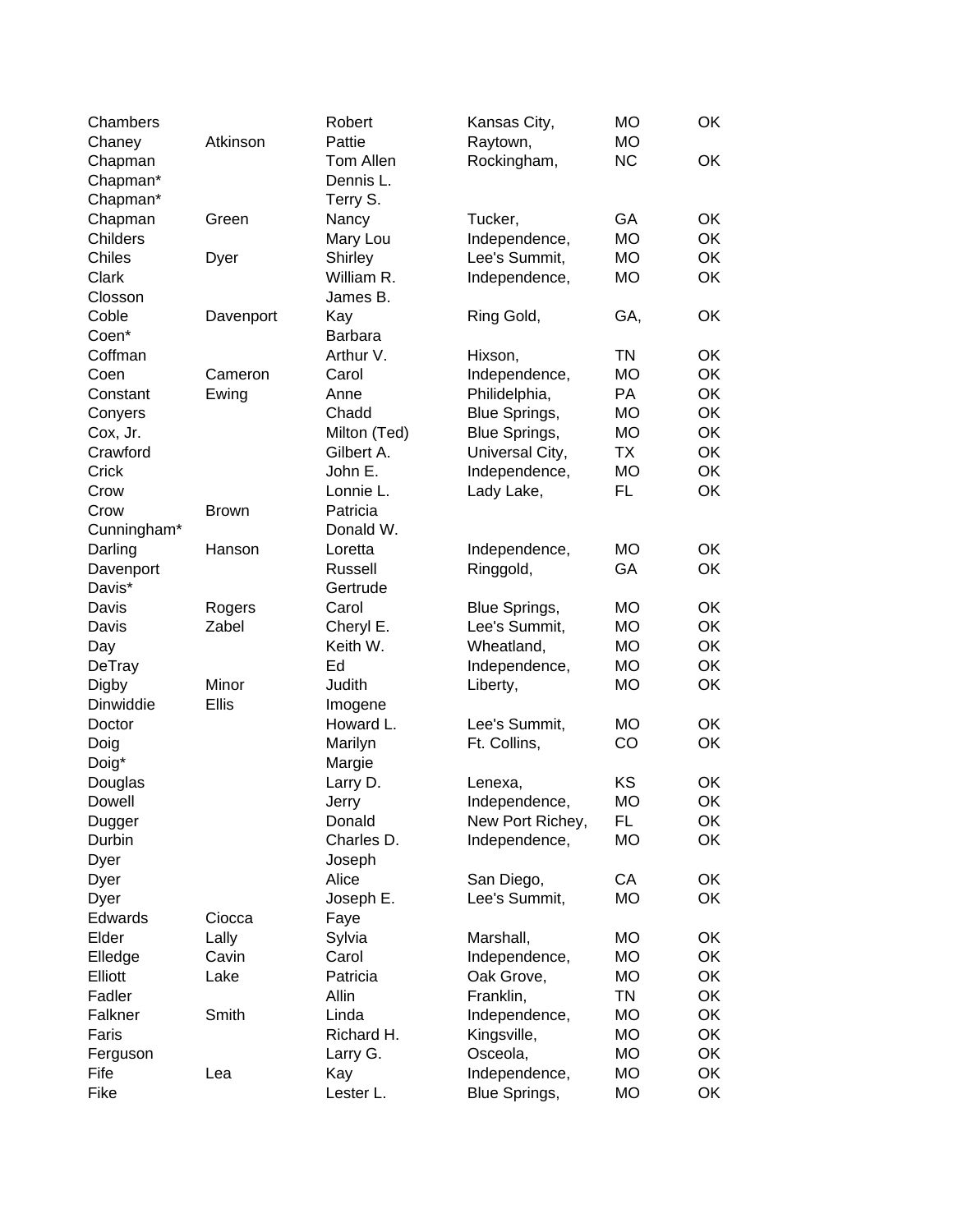| Fleischman          |                           | Ted            | Kansas City,     | <b>MO</b> | OK        |
|---------------------|---------------------------|----------------|------------------|-----------|-----------|
| Ford                | Beal                      | <b>Beverly</b> | Gladstone,       | <b>MO</b> | OK        |
| Foreman             |                           | Jack L.        | Stover,          | <b>MO</b> | OK        |
| Forsee              | Sanderson                 | Ann            | Independence,    | <b>MO</b> | OK        |
| French              |                           | Ronald W.      | Independence,    | <b>MO</b> | OK        |
| Fresonke            | Martin                    | Margaret       |                  |           |           |
| Frick               |                           | Timothy D.     | Independence,    | <b>MO</b> | OK        |
| Gamble              |                           | John S.        | Independence,    | <b>MO</b> | OK        |
|                     | John's alternate address: |                |                  |           |           |
| Gardner             |                           | <b>Bruce</b>   | Macomb,          | IL        | OK        |
| Garrett             |                           | Arthur L.      | Independence,    | <b>MO</b> | OK        |
| Geer                | Davis                     | <b>Dixie</b>   | Leawood,         | KS        | OK        |
| George              |                           | Judith         |                  |           |           |
| Gibbs               | Thompson                  | Mona           | Oak Grove,       | <b>MO</b> | OK        |
| Gibson              |                           | Richard L.     |                  |           |           |
| Giffen              | Michaelis                 | Charlotte      |                  |           |           |
| Graham              |                           | Robert K.      | Georgetown,      | <b>TX</b> | <b>OK</b> |
| Griffin             | Haskell                   | Patricia       | Blue Springs,    | <b>MO</b> | OK        |
| Griffin             |                           | Danny J.       |                  |           |           |
|                     |                           | Annette        | Independence,    | <b>MO</b> |           |
| Groeneman<br>Grubbs |                           | Donald R.      | Kansas City,     | <b>MO</b> | <b>OK</b> |
|                     |                           |                |                  |           |           |
| Hagen               |                           | Thomas D.      | San Luis Obispo, | CA        | <b>OK</b> |
| Hall                |                           | William L.     |                  |           |           |
| Hallford            |                           | Samuel L.      | Raymore,         | <b>MO</b> | OK        |
| Hamilton            | Dayton                    | Margaret       | White Oak,       | <b>TX</b> | OK        |
| Hamilton            | <b>Scott</b>              | Sue            | Granbury,        | <b>TX</b> | OK        |
| Handy*              | Grimes                    | Alberta        |                  |           |           |
| Hardison            |                           | Ronnie         |                  |           |           |
| Harper              | Doss                      | Iris           | Independence,    | <b>MO</b> | OK        |
| Harris*             |                           | Merrill (Dale) |                  |           |           |
| Harris              |                           | Jacqueline     |                  |           |           |
| Harris              |                           | Forrest J.     | Louisburg,       | KS        | <b>OK</b> |
| Hart*               |                           | Lee            |                  |           |           |
| <b>Hawkins</b>      | Middleton                 | Judy           | Independence,    | <b>MO</b> | OK        |
| Haworth             | Foreman                   | Mary Lu        | Shawnee,         | KS        | OK        |
| Hays*               |                           | Paul L.        |                  |           |           |
| Head                | Schleifer                 | Jacqueline     | Gravois Mills,   | <b>MO</b> | OK        |
| Heady               |                           | Pat            | Cedar Falls,     | IA        | OK        |
| Heater*             | Johnson                   | Judy           |                  |           |           |
| <b>Hedrick</b>      |                           | Al             | Liberty,         | MO        | OK        |
| Heinlein            | Harber                    | Charlotte      | Belton,          | <b>MO</b> | OK        |
| Henderson           | Miller                    | llene          | Grain Valley,    | MO        | OK        |
| Horner              |                           | Bill D.        | Kearney,         | <b>MO</b> | OK        |
| Houston*            |                           | Thad E.        |                  |           |           |
| Howe                | Lammers                   | Dorothy        | Independence,    | <b>MO</b> | OK        |
| Huffman             |                           | Gary D.        | Las Vegas,       | <b>NV</b> | OK        |
| Hurshman            | Negaard                   | Lola           |                  |           |           |
| Hurshman            | Phillips                  | Lois           | Independence,    | <b>MO</b> | OK        |
| Hutcherson          |                           | Curtis D.      |                  |           |           |
| Jackson             | <b>McCulley</b>           | Ruth           | Independence,    | <b>MO</b> | OK        |
| James               | Frazelle                  | Ellen          |                  |           |           |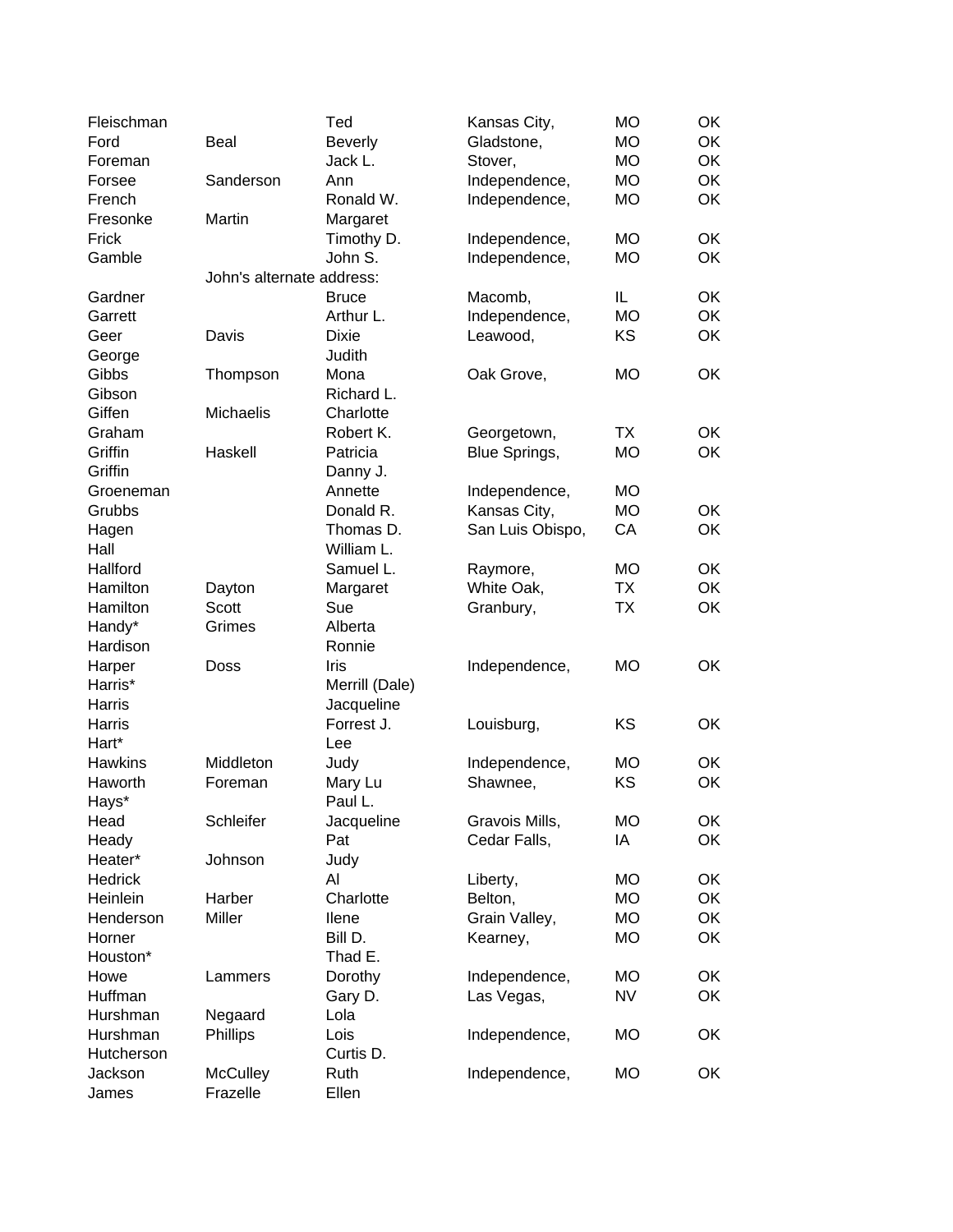| Johnson          | <b>Bosier</b>  | Christine                |                 |           |           |
|------------------|----------------|--------------------------|-----------------|-----------|-----------|
| Johnston         |                | Mike J.                  | Gladstone,      | <b>NJ</b> | ОK        |
| Johnston         | Crayton        | Charlene                 |                 |           |           |
| Jones            |                | Lawrence E.              |                 |           |           |
| Jones            |                | Roger L.                 | Plano,          | <b>TX</b> |           |
| Jones            |                | Jimmy L.                 | Tonganoxie,     | KS        |           |
| Kennon           | Willoughby     | Joy                      | Independence,   | МO        | OK        |
| Kepley           | <b>McGuire</b> | Anna Margaret            | Liberty,        | <b>MO</b> | OK        |
| Ketchum          | Evans          | Sarah                    | Independence,   | <b>MO</b> | <b>OK</b> |
| Kircher          |                | Nelson                   | Independence,   | <b>MO</b> | OK        |
| Kirtley          | Stubbs         | Karen                    | Kansas City,    | <b>MO</b> | <b>OK</b> |
| Kline            | Thomas         | <b>Betty Lou</b>         | Gladstone,      | MO        | <b>OK</b> |
| Knapp            | Morgan         | Joyce                    | Pueblo,         | CO        | OK        |
|                  | McMillan       |                          |                 | <b>MO</b> | OK        |
| Knoop            |                | Sally<br><b>Drucilla</b> | Barnett,        |           |           |
| Kohl             | Cain           |                          |                 |           |           |
| <b>Kralicek</b>  |                | Robert H.                | Kansas City,    | <b>MO</b> | OK        |
| Lagrece          | Duett          | Yvonne                   | Independence,   | MO        | OK        |
| Landes           |                | Richard R.               | Medina,         | <b>MN</b> | <b>OK</b> |
| Landes           | Odekirk        | Geraldine                | Castle Rock,    | CO        | <b>OK</b> |
| Laursen          | Fields         | Donna                    | Independence,   | <b>MO</b> | <b>OK</b> |
| Lent*            |                | Richard                  |                 |           |           |
| Lewis            | Conroy         | Virginia                 |                 |           |           |
| Lewis            | Vaughn         | Ruth                     | Orlando,        | <b>FL</b> | OK        |
| Lilly*           |                | Robert L.                |                 |           |           |
| Logan*           |                | Alva (Bud)               |                 |           |           |
| Lowell           |                | David H.(Mickey)         | Rio Verde,      | AZ        | <b>OK</b> |
| Lowther          | Martin         | Carol                    | Lake Tapawingo, | <b>MO</b> | OK        |
| Luff*            |                | Wayne E.                 |                 |           |           |
| Luff             | Graybill       | Lucy                     | Independence,   | <b>MO</b> | OK        |
| Lukens           | Jones          | <b>Betty</b>             | Independence,   | <b>MO</b> | OK        |
| Luttrell         |                | Gary K.                  |                 |           |           |
| Lyons            | <b>Blancke</b> | Joyce                    |                 |           |           |
| Malee            | Davis-Stewart  | Connie                   | Schell City,    | МO        | OK        |
| Mallinson        |                | James (JW)               | Grain Valley,   | <b>MO</b> | OK        |
| Marshall         | Deer           | Sally                    | Sibley,         | <b>MO</b> | OK        |
| Marshall         | Golding        | Margaret                 | Lincoln,        | <b>MO</b> | OK        |
| Martin           |                | Kenneth L.               | Houston,        | TX        | OK        |
| Martin           | Ray            | Judith                   | Lakehills,      | TX        | OK        |
| Mason*           |                | Dennis L.                |                 |           |           |
| Masten           | Harris         | Iris                     | Independence,   | MO        | OK        |
| <b>Matthews</b>  | Thomas         | <b>Betty</b>             | Silver City,    | <b>NM</b> | OK        |
| McAnally*        |                | J. C.                    |                 |           |           |
| McCarroll        | Miller         | Patricia                 | Blue Springs,   | MO        | OK        |
| McClaran         | Reynolds       | Myrna                    | Palmer,         | AK        | OK        |
| <b>McCormick</b> | Kelley         | Sharon                   | Mandeville,     | LA        | OK        |
|                  |                |                          |                 |           |           |
| McCullough       | Charpie        | Barbara                  | Wheatland,      | <b>MO</b> | OK        |
| McKain           | <b>Morris</b>  | Janice                   | Independence,   | MO        | OK        |
| McLaughlin       | Armstrong      | Marjorie                 | Polo,           | MO        | OK        |
| Miner            |                | Jerry                    | Olathe,         | KS        | OK        |
| Minor            |                | M. Lee                   | Liberty,        | MO        | OK        |
| Moore            |                | William                  |                 |           |           |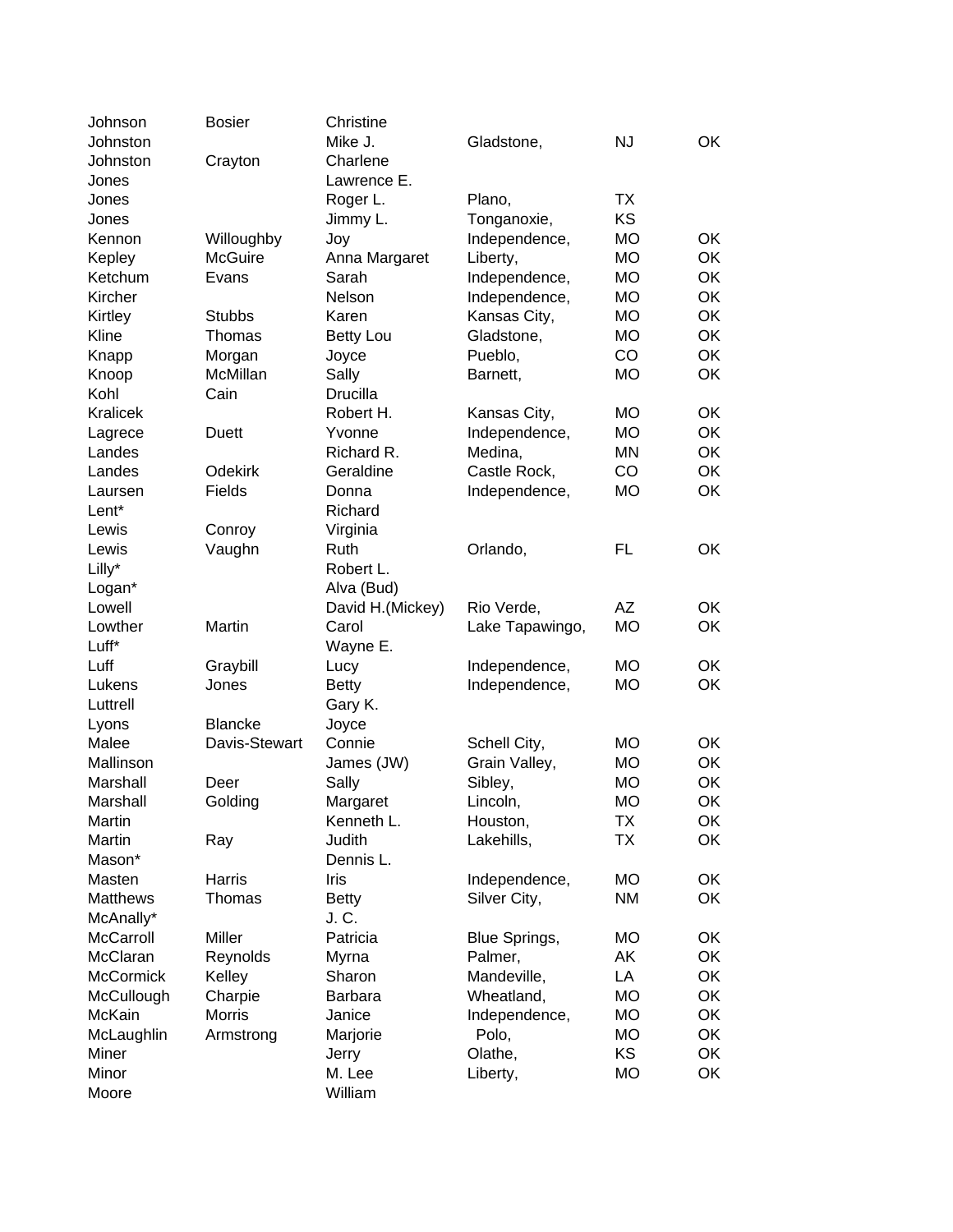| Moore, Jr.<br><b>Myers</b> |            | Albert W.<br>Juanita      | Independence,   | <b>MO</b> | OK        |
|----------------------------|------------|---------------------------|-----------------|-----------|-----------|
| Nace<br>Netz*              |            | Norman E.<br>Frederick T. | Renton,         | <b>WA</b> | OK        |
| Newell<br>Newport*         |            | Lester E.<br>Noble G.     | Cassville,      | <b>MO</b> | OK        |
| Oakman                     |            | Channing                  | Harleysville,   | PA        | OK        |
| <b>Odekirk</b>             |            | Larry L.                  | Castle Rock,    | CO        | OK        |
| Olinger                    |            | Robert R.                 | Independence,   | <b>MO</b> | OK        |
| (Orkney) Lloyd             |            | Arthur P.                 | Pocatello,      | ID        | OK        |
| Osterberger                |            | John                      | Independence,   | <b>MO</b> | OK        |
| Owen                       | Courter    | Judith                    | Sun Prairie,    | WI        | OK        |
| Painter                    | Roland     | Norma                     |                 |           |           |
| Paris*                     |            | Gene                      |                 |           |           |
| Parsons                    |            | Francis                   | Independence,   | МO        | OK        |
| Pascall                    | Trytten    | Earletta                  | Corona,         | CA        | OK        |
| <b>Patrick</b>             |            | Norman R.                 | Warrensburg,    | <b>MO</b> | OK        |
| Paul                       | Goldsberry | <b>Bobbie</b>             | Independence,   | <b>MO</b> | OK        |
| Payne                      |            | Lucille                   |                 |           |           |
| Pearce                     |            | Nora                      |                 |           |           |
| Pearl*                     |            | John W.                   |                 |           |           |
| Pease                      |            | Eugene                    | Kansas City,    | МO        | <b>OK</b> |
| Pennington                 | Vanderzyl  | Mollie                    | Riverside,      | CA        | OK        |
| Perry                      | Ewens      | Sandra                    |                 |           |           |
| Peterson*                  |            | Norma                     |                 |           |           |
| Peterson*                  |            | Nancy                     |                 |           |           |
| Pieratt                    |            | Randall M.                |                 |           |           |
| Pierce                     |            | Maxine                    |                 |           |           |
| Pinson                     | DeTray     | Kay                       | Lake Tapawingo, | <b>MO</b> | <b>OK</b> |
| Price                      | Cook       | Joan                      | Tyler,          | TX        | OK        |
| Priest                     |            | Charles A.                | Blue Springs,   | <b>MO</b> | OK        |
| Pruitt                     | Casio      | Lois (Susie)              | Kansas City,    | <b>MO</b> | OK        |
| Pyper*                     |            | Donna                     |                 |           |           |
| Reagin                     | Kahler     | Marketa                   | Boliver,        | Mo        | OK        |
| Ream                       |            | Richard                   |                 |           |           |
| Resch*                     |            | Gary                      |                 |           |           |
| Rethford                   |            | Gary W.                   |                 |           |           |
| Reynolds                   |            | William D.                | Smithville,     | <b>MO</b> | OK        |
| Richardson                 |            | John H.                   | Independence,   | <b>MO</b> | OK        |
| Richcreek                  | Smith      | Donna                     | Battle Creek,   | MI        | OK        |
| Robards                    | Benson     | Meda                      | Independence,   | <b>MO</b> | OK        |
| Robb*                      | Beaman     | Janice                    |                 |           |           |
| Roberts, Jr.               |            | Roy E.                    | Independence,   | <b>MO</b> | OK        |
| Robinson                   |            | Daniel F.                 | Rayville,       | <b>MO</b> | OK        |
| Rogers                     |            | Donald M.                 | Slidell,        | LA        | OK        |
| Routon                     |            | Leroy S.                  | Greenwood,      | MO        | OK        |
| Russell                    |            | Mondell C.(Monty)         | Orem,           | UT        | OK        |
| Ryan                       |            | David L.                  |                 |           |           |
| Samuels*                   | Michael    | Mary Kay                  |                 |           |           |
| Schmidt                    | Lever      | Laura                     | Raymore,        | <b>MO</b> | OK        |
| Schroeder                  |            | John W.                   | Cerritos,       | CA        | OK        |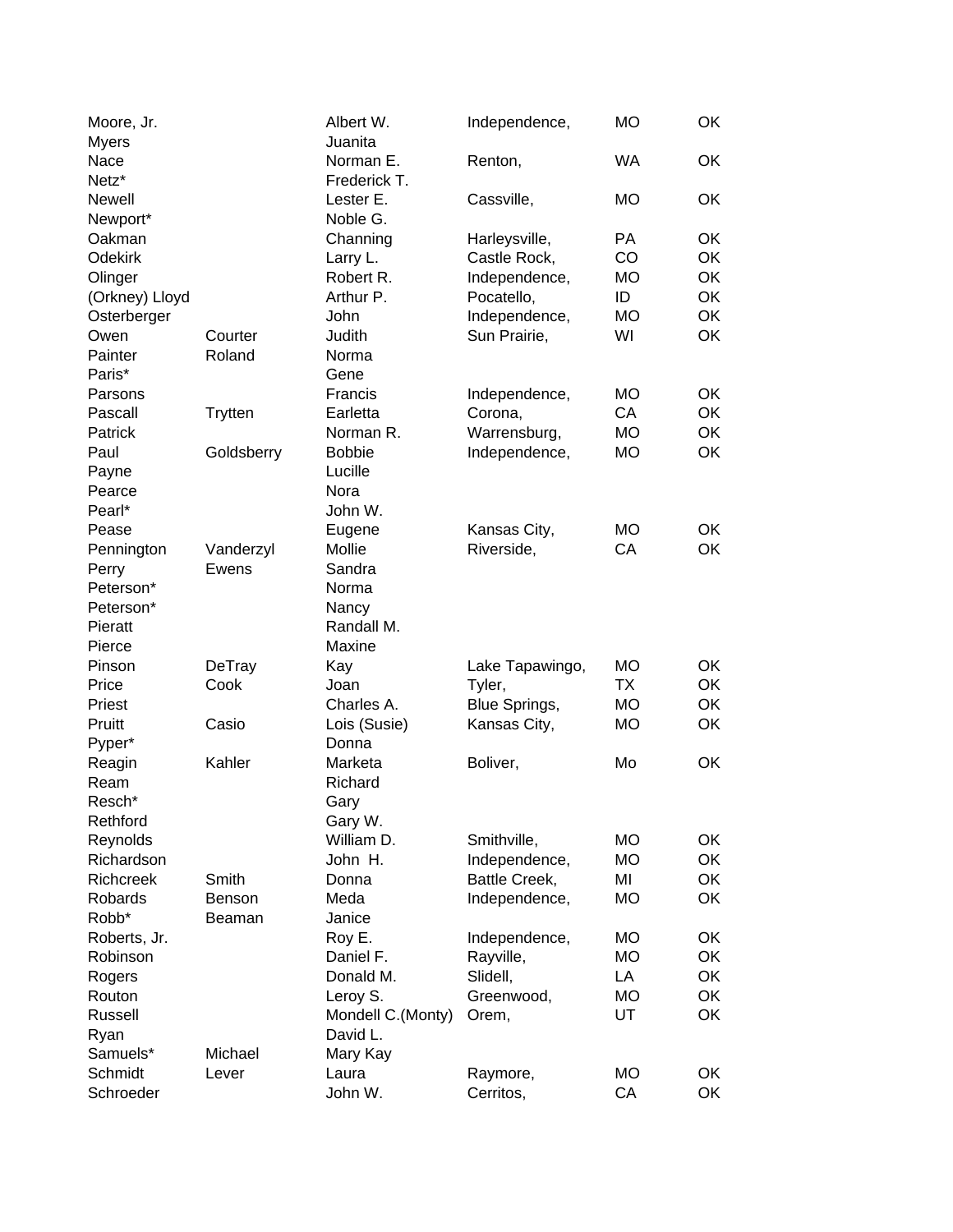| Schwenk          |            | Gary L.         | Vallejo,         | CA        | OK        |
|------------------|------------|-----------------|------------------|-----------|-----------|
| <b>Sears</b>     | Snyder     | Darlene         | Blue Springs,    | <b>MO</b> | OK        |
| Shaw             | Chambers   | Connie          |                  |           |           |
| Schilling        |            | Paul & Marilyn  | Summerland Keys, | FL        | OK        |
| Simmerman        |            | Theodore E.     |                  |           |           |
| Simmons          |            | Neil            |                  |           |           |
| Sinclair         | Weiligman  | Carol           | Blue Springs,    | МO        | OK        |
| <b>Sisk</b>      | Oakman     | Wanda           | Branson,         | <b>MO</b> | OK        |
| Skaggs*          |            | Francis (Bucky) |                  |           |           |
| Slayton*         |            | George W.       |                  |           |           |
| Smallwood        |            | Dorothy         |                  |           |           |
| Smith            |            | Roger L.        | Ridgeway,        | CO        | OK        |
| Smith            | Sarratt    | June            | Independence,    | МO        | OK        |
| Sobbe            | Welch      | Eugenia         |                  |           |           |
| Sowers*          | Willis     | Shirley         |                  |           |           |
| Sperry           | Rees       | Carol           | Cincinatti,      | OH        | OK        |
| Srader           | Houston    | Janet           | Independence,    | <b>MO</b> | OK        |
| <b>Stevens</b>   |            | Robert L.       | Raytown,         | <b>MO</b> | OK        |
| Stevenson        | Berry      | Viola           |                  |           |           |
| Stevenson        | Parish     | Milberta        | Independence,    | МO        | <b>OK</b> |
| <b>Stillwell</b> |            | Raymond P.      | Independence,    | <b>MO</b> | OK        |
| Swinney          | Reagin     | Patricia        | Leesburg,        | FL.       | OK        |
| Tally            | Kamphefner | Elberta         |                  |           |           |
| Tandy            | Schilling  | Marilyn         | Summerland Key,  | FL.       | <b>OK</b> |
| Thacker          | Lackey     | Lucy            | Olathe,          | <b>KS</b> | OK        |
| Thoman           | Curtis     | <b>Barbara</b>  | Besthesda,       | MD        | <b>OK</b> |
| Thomas           |            | Gerald (Dale)   | Leawood,         | KS        | <b>OK</b> |
| Thomas           | Chard      | Carol           |                  |           |           |
| Thomas           | Reynolds   | Sharon          | Kansas City,     | МO        | OK        |
| Thompson         |            | Ronald          |                  |           |           |
| Thompson         | Lewis      | Nina            | Independence,    | MO        | OK        |
| Tommey           |            | Charles D.      | Parkersburg,     | WV        | <b>OK</b> |
| Travers*         | Johnson    | Luetta          |                  |           |           |
| Treharne         | Glenn      | Joan            | Liberty,         | МO        | <b>OK</b> |
| <b>Tucker</b>    |            | John C.         |                  |           |           |
| Turner           | Middleton  | Corrine         | Independence,    | <b>MO</b> | OK        |
| Turner           | West       | Virginia        | Farmington Hill, | MI        | OK        |
| VanRiette        |            | Joe             | Independence,    | <b>MO</b> | OK        |
| Vaughn           |            | Paul D.         | Independence,    | <b>MO</b> | OK        |
| Vickery*         |            | Rilla           |                  |           |           |
| Walker           | Meyers     | Sandy           | Rochester,       | NY        |           |
| Walker           | Winfrey    | <b>Beverly</b>  | Independence,    | MO        | OK        |
| Walker, Jr.      |            | Norman S.       | Lodi,            | CA        | OK        |
| Walters          | Mallott    | Janice          | Independence,    | <b>MO</b> | OK        |
| Ward             | Wollenberg | Frances (Sue)   | Independence,    | MO        | OK        |
| Waterman         |            | Russell E.      | Independence,    | MO        | OK        |
| Webb             |            | Gene R.         | Centerview,      | MO        | OK        |
| Weddle           |            | Judith          |                  |           |           |
| Weeks            | Fifield    | Evelyn          | Independence,    | MO        | OK        |
| Wheeler          |            | Danny D.        | Independence,    | МO        | OK        |
| White            |            | Patricia        | Lee's Summit,    | МO        | OK        |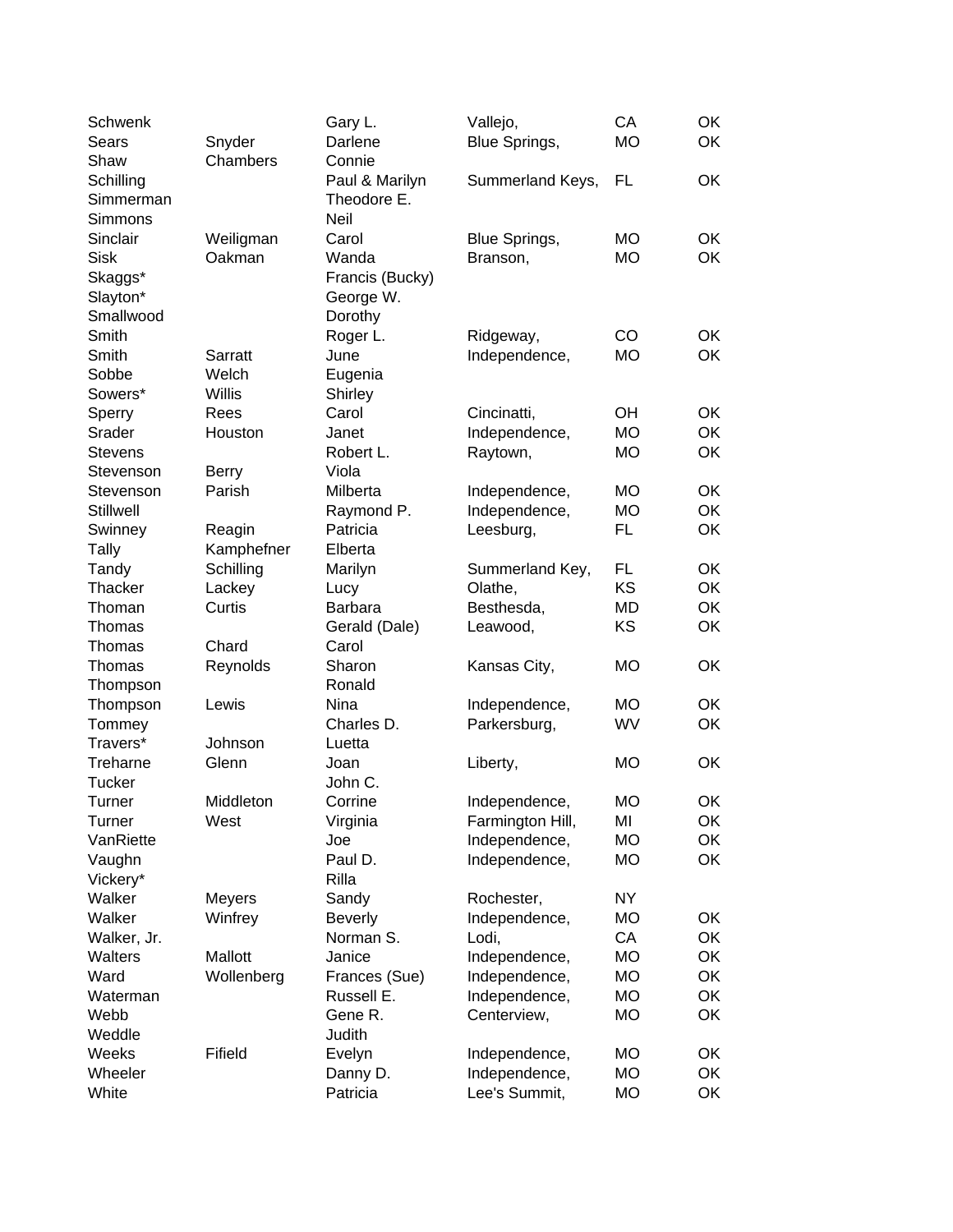| Whiting<br>Wieligman | Worden          | Mary<br>Eric (Jerry)  | Blue Springs,<br>Blue Springs, | МO<br><b>MO</b> | OK.<br>OK |
|----------------------|-----------------|-----------------------|--------------------------------|-----------------|-----------|
| Wiley                | Hanna           | Sandra                |                                |                 |           |
| Williams             |                 | Frank R.              |                                |                 |           |
| Williamson           |                 | <b>Delbert</b>        | Wellington,                    | FL.             | <b>OK</b> |
| Williamson           | Helverson       | Barbara               | Independence,                  | <b>MO</b>       | OK        |
| Winn                 |                 | Marie                 |                                |                 |           |
| Wiser                |                 | Dale A.               |                                |                 |           |
| Witherspoon          | Reed            | Mary<br>John R.       | Kansas City,                   | <b>MO</b>       | OK        |
| Wollenberg*          |                 |                       |                                |                 |           |
| Wood<br>Woodruff*    | Sandusky        | Phillis<br>William W. |                                |                 |           |
| Worden               |                 |                       |                                | <b>MO</b>       | <b>OK</b> |
| Worden               | Osborne         | Eugene W.             | Blue Springs,                  | <b>TX</b>       | OK        |
|                      |                 | Mary<br>Janet         | Houston,                       |                 |           |
| Wyatt*               |                 |                       |                                |                 | <b>OK</b> |
| Wyrick               | Fadler          | Larry D.              | Springhill,<br>Franklin        | KS<br><b>TN</b> | <b>OK</b> |
| Yates                |                 | Lewanna<br>Jack C.    |                                |                 |           |
| Young                |                 | Harold L.             |                                |                 | OK.       |
| Young                | Bellman         |                       | Independence,                  | <b>MO</b>       |           |
| Young<br>Zammar*     |                 | Joyce<br>Charles F.   |                                |                 |           |
| Zion*                |                 | Linda                 |                                |                 |           |
|                      | Campbell        |                       |                                |                 |           |
| Extras:              |                 |                       |                                |                 |           |
| Hudson               | <b>Stewart</b>  | Marilyn               | Independence,                  | MO              | <b>OK</b> |
| <b>Maness</b>        | <b>Bessmer</b>  | Sally                 |                                |                 |           |
| Edmonson*            |                 | Don                   |                                |                 |           |
| <b>Buck</b>          | Davis           | Laverne               | Independence,                  | <b>MO</b>       |           |
| Butler*              |                 | Henry                 |                                |                 |           |
| <b>Butler</b>        |                 | Frances               |                                |                 |           |
| Chilcoat             |                 | Ronald                |                                |                 |           |
| Cook                 |                 | Melvina               |                                |                 |           |
| Easter               |                 | Charles               |                                |                 |           |
| Gosling              |                 | Anne                  |                                |                 |           |
| Knickbocker          |                 | Joe                   | Independence,                  | KS              |           |
| Kohl                 |                 | James                 |                                |                 |           |
| <b>McKinney</b>      |                 | Danny                 |                                |                 |           |
| Mohart*              |                 | Lee                   |                                |                 |           |
| Moorehead*           |                 | Larry                 |                                |                 |           |
| Osborn               | <b>Dietrich</b> | Kendra                | Blue Springs,                  | <b>MO</b>       | OK        |
| <b>Shields</b>       |                 | Larry                 |                                |                 |           |
| Slover               |                 | Tommy                 |                                |                 |           |
| Soper*               |                 | Charles               |                                |                 |           |
| Spencer              |                 | Ted                   | Lee's Summit,                  | <b>MO</b>       | OK.       |
| Stowell*             | Vogel           | Rosa Lee              |                                |                 |           |
| Testerman            |                 | Sandy                 |                                |                 |           |
| Ziegenhorn           |                 | Jerry                 | Dubuque,                       | IA              | OK        |
| Jones                |                 | Roger                 | Plano,                         | TX              |           |
| <b>Bridges</b>       |                 | Donald                | Osage Beach,                   | <b>MO</b>       | OK        |
| Snyder               |                 | David G.              |                                |                 |           |